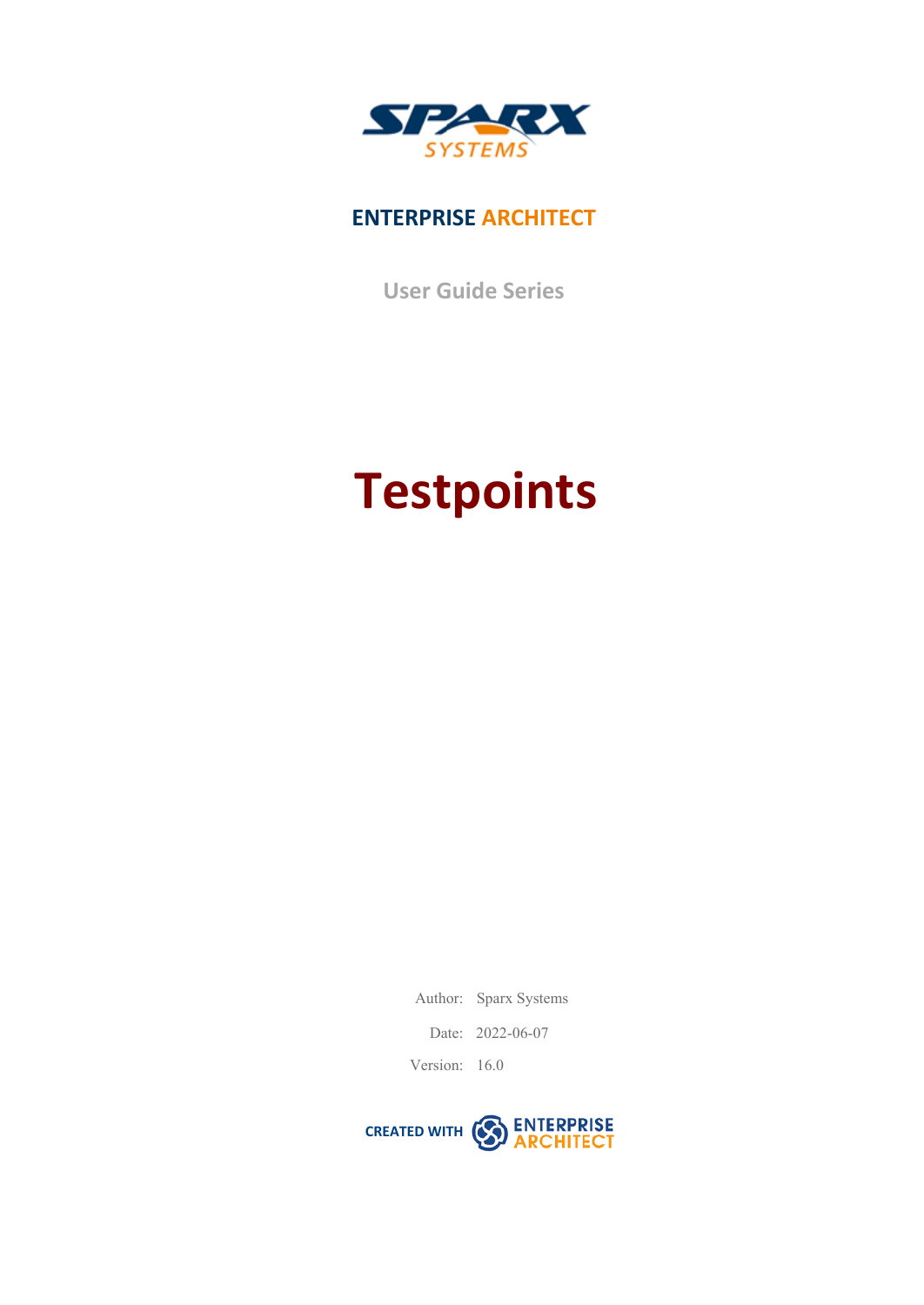### **Table of Contents**

| Test Domain Diagram |  |
|---------------------|--|
| Test Cut            |  |
| Test Set            |  |
| Test Suite          |  |
| Testpoints Window   |  |
| :s Toolbar          |  |
|                     |  |
|                     |  |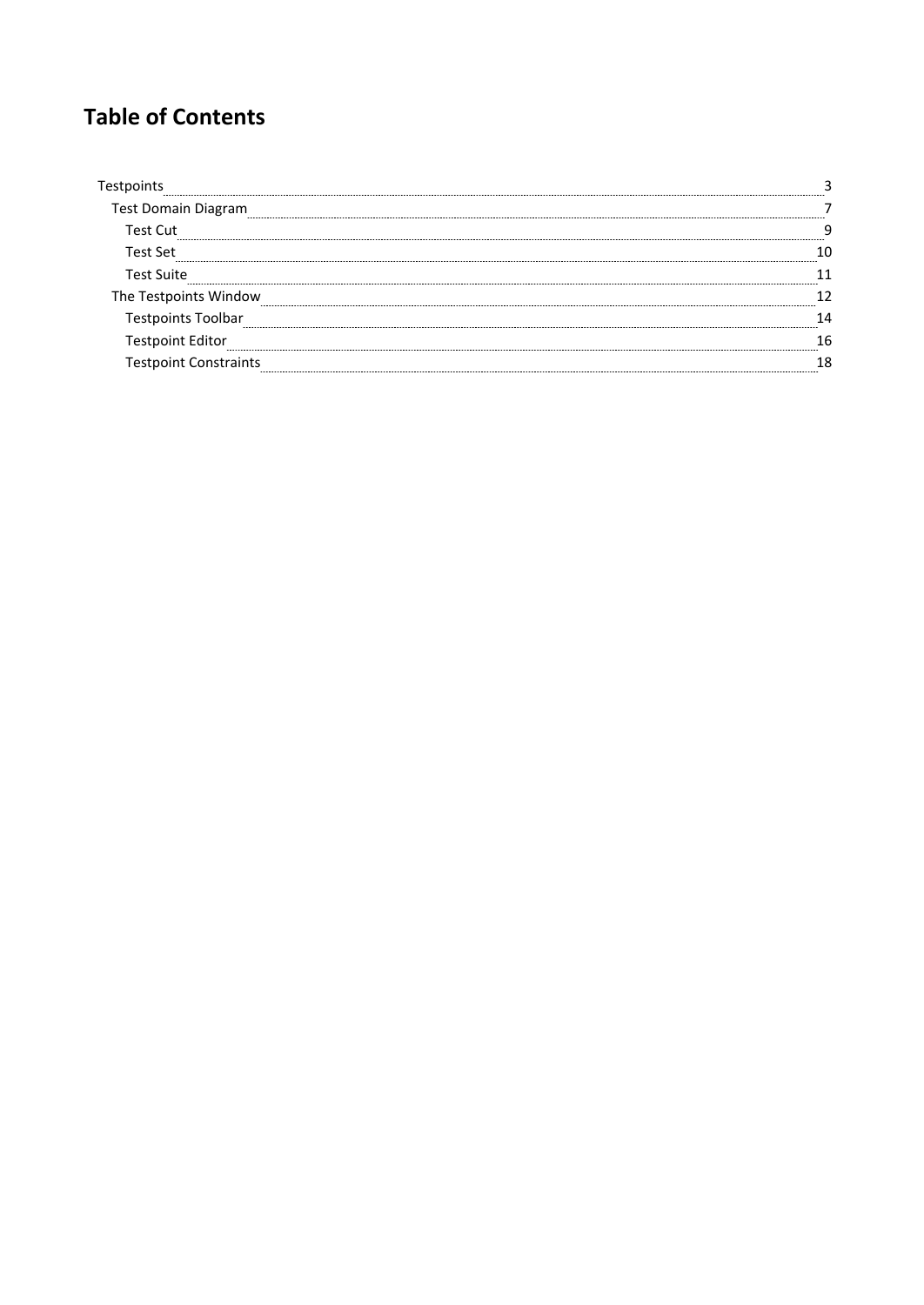# **Testpoints**

Testpoints present a scheme by which constraints and rules governing the behavior of objects can be taken from the model and applied to one or more applications. The advantages that schemes such as this offer are tolerance to code changes - adding and subtracting lines from a function has no effect on the constraints that govern it. Another advantage is that changes to the behavioral rules do not require a corresponding change to any source code; *meaning nothing has to be re-compiled!*

Also, the ability to verify multiple applications using a single test domain is a simple rather than onerous matter. The Test Domain is a both a logical and relational model; constraints in the Class model can be partitioned with Test Cuts. These can be aggregated simply into Test Sets and Test Suites using connectors. Due to the decoupling of the Test Domain from the codebase, it is a simple choice of buttons to run a program normally, or run it for a specific Test Domain. This system also delivers practical benefits in that no instrumentation is required at all. Test results are displayed in the report window during the run, in real-time, as the program runs. These results can be retained, and reviewed at any time in the 'Test Details' dialog or using Enterprise Architect's documentation features.



#### **Features**

| <b>Feature</b>               | <b>Details</b>                                                                                                                                                                                                                                                                                                                                                                                                                                                                                                                                                  |
|------------------------------|-----------------------------------------------------------------------------------------------------------------------------------------------------------------------------------------------------------------------------------------------------------------------------------------------------------------------------------------------------------------------------------------------------------------------------------------------------------------------------------------------------------------------------------------------------------------|
| <b>Testpoint Composition</b> | Testpoint composition is performed using the Testpoints window. The Testpoints<br>window is context-sensitive and displays the Test Domain for the selected element<br>in either the Browser window or diagram. Selecting a single Class will display the<br>Class structure. A 'pencil' icon is displayed against Classes and methods that have<br>existing constraints.                                                                                                                                                                                       |
|                              | When you select a Test Cut, Set or Suite Test, the Test points window displays the<br>entire Domain structure, including all the Classes that make up the domain. Note:<br>You can navigate the domain hierarchy using the 'Navigation' pane on the right.<br>Testpoints are composed as expressions, using the variable names of the Class<br>members. The Intelli-sense shortcut Ctrl+Space is available within the editor to<br>help you find these. Expressions that evaluate to True are taken to mean a pass.<br>Returning False is taken to mean a fail. |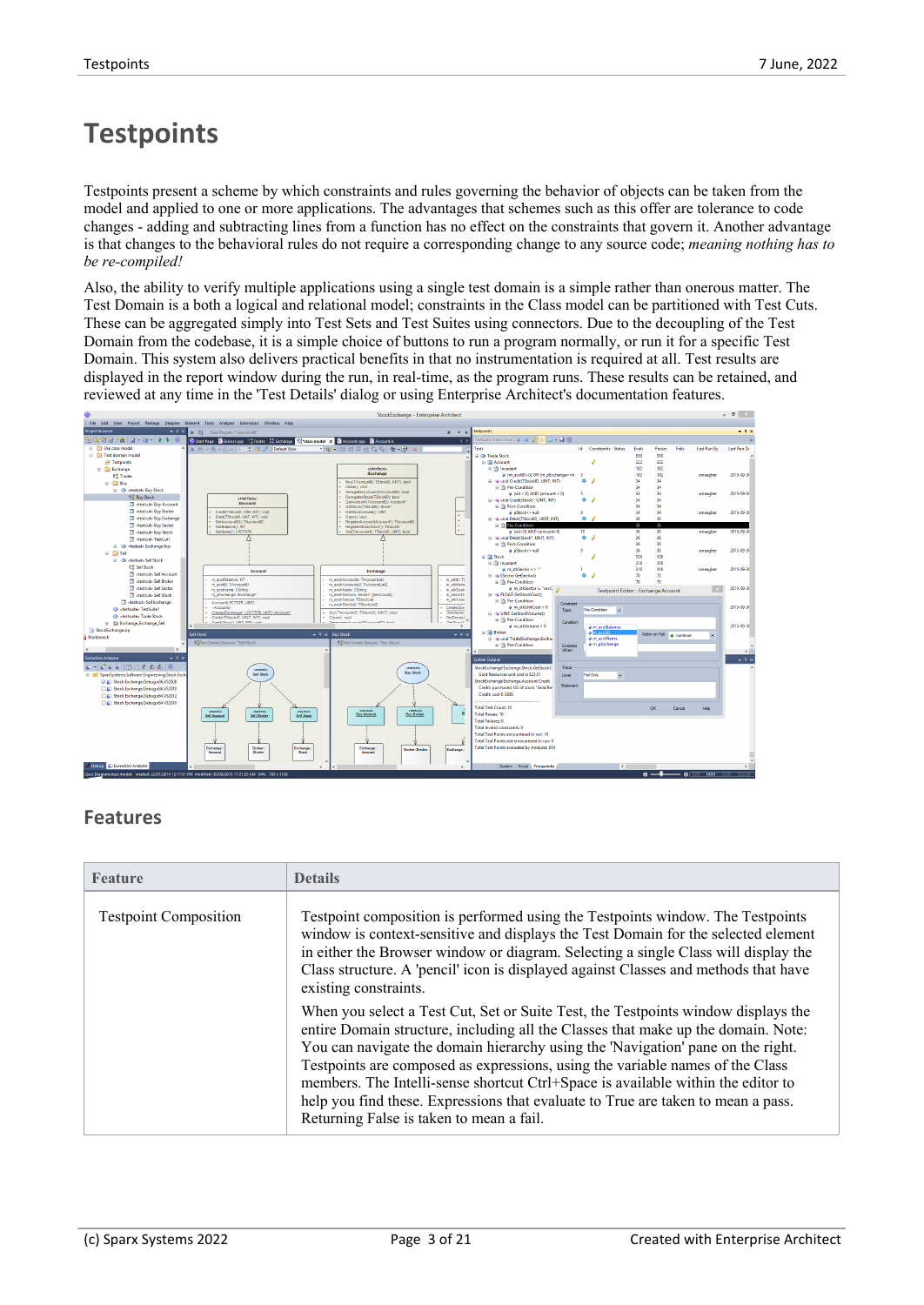|                                   | <b>Testpoints</b><br>$\triangleright$ = $\mathcal{J}$ $\Box$ $\blacksquare$ $\triangleright$ $\blacksquare$<br>Tests:Stock |
|-----------------------------------|----------------------------------------------------------------------------------------------------------------------------|
|                                   |                                                                                                                            |
|                                   | Id<br>Constrai Evals<br>Passes<br><b>Parent Collections:</b><br>Tests<br>Fa                                                |
|                                   | 538<br>□ 国 Stock<br>538<br>Exchange Stock                                                                                  |
|                                   | □ B Invariant<br>316<br>316<br><b>Buy Stock</b><br>m_stkSector <> ""<br>316<br>316<br>Sell Stock<br>1                      |
|                                   | <b>E</b> = Stock* Create(IExchange*, LPCTSTR, F<br>y<br>12<br>12 <sup>2</sup>                                              |
|                                   | 12<br>12 <sup>2</sup><br>□ ■ ■ Pre-Condition                                                                               |
|                                   | 12<br>12<br>p (pExchange<>null) AND (stock 4                                                                               |
|                                   | <b>EO</b> LPCTSTR GetName()                                                                                                |
|                                   | <b>E</b> ≡♦ ESector GetSector()<br>◉<br>70<br>70                                                                           |
|                                   | □ B Pre-Condition<br>70<br>70                                                                                              |
|                                   | 70<br>70<br>m_stkSector != "secCount"<br>5.                                                                                |
|                                   | ۰<br>70<br>70<br><b>E</b> ≡♦ FLOAT GetStockCost()                                                                          |
|                                   | <b>□ 因</b> Pre-Condition<br>70<br>70                                                                                       |
|                                   | $\overline{2}$<br>70<br>$\phi$ m_stkUnitCost > 0<br>70                                                                     |
|                                   | ≡♦ TStockID GetStockID()                                                                                                   |
|                                   | ◉<br>₽<br><b>E</b> = VINT GetStockVolume()<br>70<br>70                                                                     |
|                                   | 70<br>70<br><b>■ ■ Pre-Condition</b>                                                                                       |
|                                   | ≡♦ void SetStockID(TStockID)                                                                                               |
|                                   |                                                                                                                            |
|                                   | You can add or edit an existing Invariant by double-clicking the Class.                                                    |
|                                   | You can add or edit an existing pre- or post-condition similarly by double-clicking                                        |
|                                   | the method.                                                                                                                |
|                                   |                                                                                                                            |
|                                   | Double-clicking a Testpoint will automatically display the source code if it is<br>available.                              |
|                                   | Line conditions are best added from within the code editor using its shortcut menus.                                       |
|                                   | This image is of a pre-condition in the Test domain.                                                                       |
|                                   |                                                                                                                            |
|                                   | Testpoint Editor: : Exchange.Stock::GetStockVolume()<br>×                                                                  |
|                                   |                                                                                                                            |
|                                   | Constraint                                                                                                                 |
|                                   | Pre-Condition<br>Type:                                                                                                     |
|                                   |                                                                                                                            |
|                                   | $m_s$ tkVolume >= 0<br>Condition:                                                                                          |
|                                   |                                                                                                                            |
|                                   | Action on Fail:<br>Break execution                                                                                         |
|                                   |                                                                                                                            |
|                                   | Evaluate                                                                                                                   |
|                                   | When:                                                                                                                      |
|                                   |                                                                                                                            |
|                                   |                                                                                                                            |
|                                   | Trace                                                                                                                      |
|                                   | Fail Only<br>Level:                                                                                                        |
|                                   |                                                                                                                            |
|                                   | Stock volume: @m_stkVolume is not allowed to be negative<br>Statement:                                                     |
|                                   |                                                                                                                            |
|                                   |                                                                                                                            |
|                                   |                                                                                                                            |
|                                   |                                                                                                                            |
|                                   | <b>OK</b><br>Cancel<br>Help                                                                                                |
|                                   |                                                                                                                            |
|                                   |                                                                                                                            |
|                                   |                                                                                                                            |
| <b>Testpoint Trace Statements</b> | Each Testpoint can have its own Trace statement. The Trace statement is a dynamic                                          |
|                                   | message that can reference variables in its object or local scope. They are output                                         |
|                                   |                                                                                                                            |
|                                   | during the evaluation of a test. They can be configured to be output every time a                                          |
|                                   | constraint is evaluated, or more usually when a test has failed. Trace statements can                                      |
|                                   | be directed to the 'Testpoints' tab of the System Output window, or to an external                                         |
|                                   |                                                                                                                            |
|                                   | file. You can configure this in any Analyzer Script.                                                                       |
|                                   |                                                                                                                            |
| <b>Test Domain Composition</b>    | The Test Domain diagram is a dynamic medium where Testpoints are assembled to                                              |
|                                   | test Use Cases. Use Cases in a Test Domain diagram are provided in three different                                         |
|                                   |                                                                                                                            |
|                                   | stereotypes: Test Cut, Test Set and Test Suite. Management of the domain is as                                             |
|                                   | easy as modeling on any diagram. The toolbox and shortcut menus provide access                                             |
|                                   |                                                                                                                            |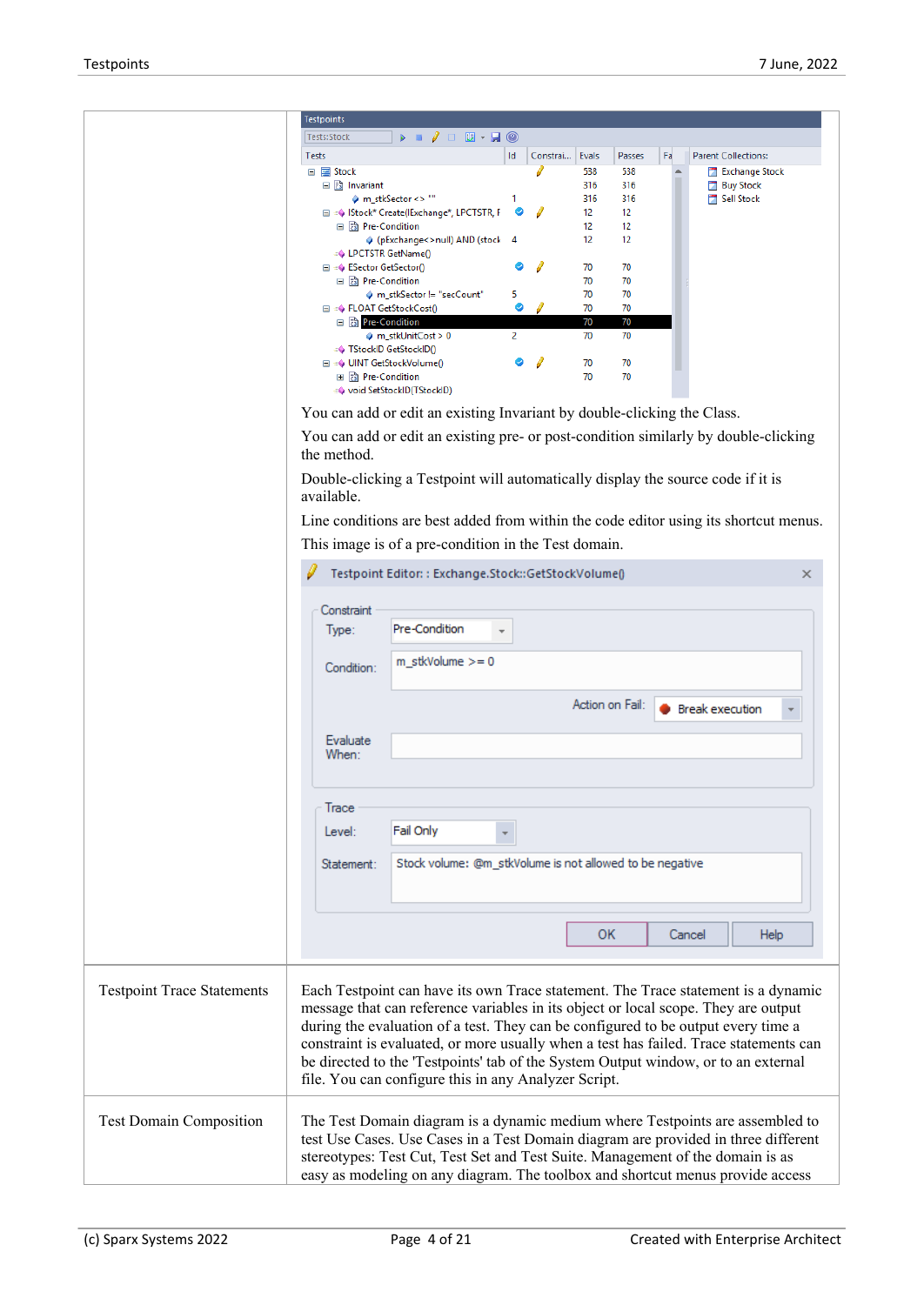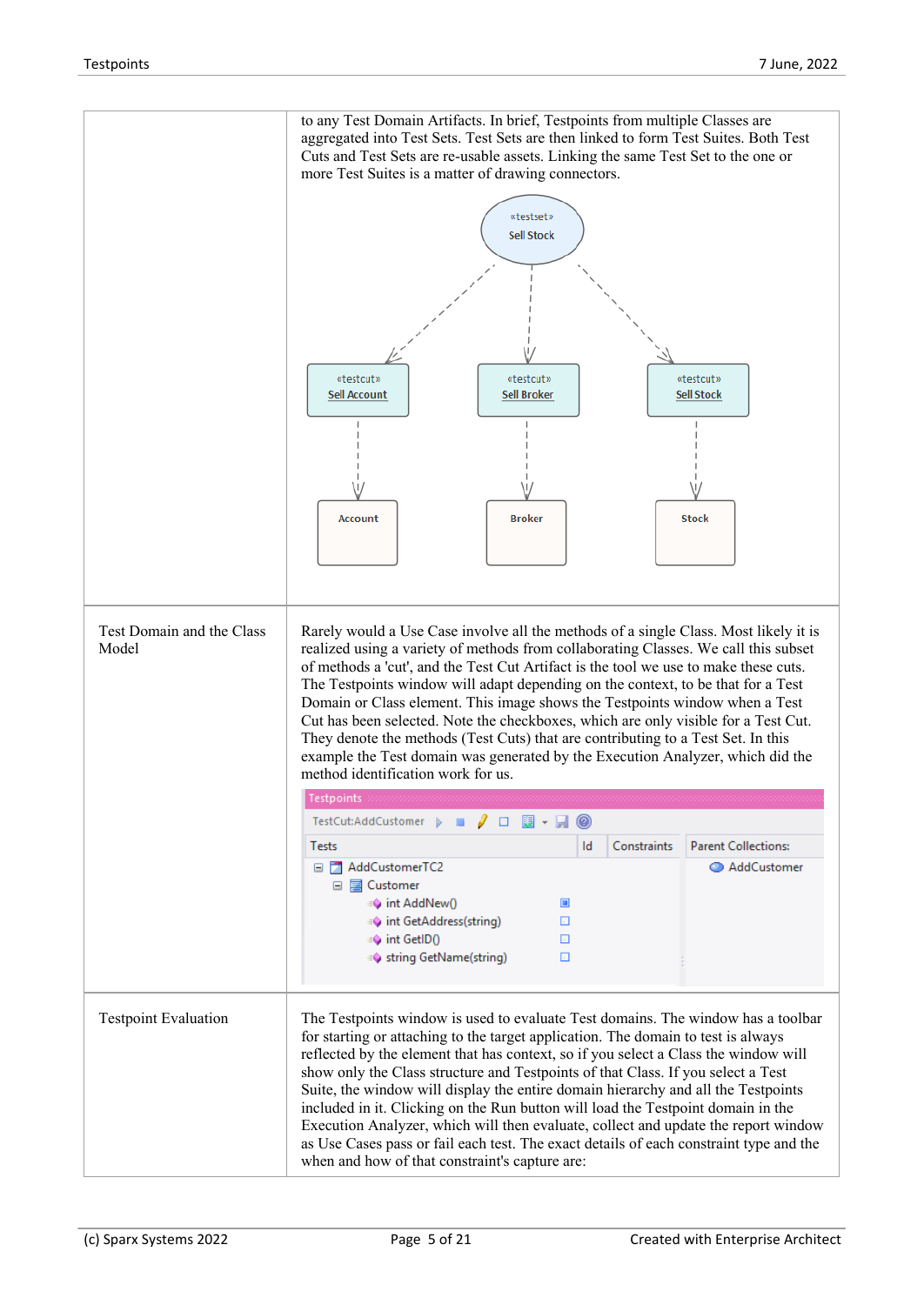| A Class Invariant is evaluated by the Analyzer whenever any method called on<br>$\bullet$<br>an object of this Class type is completed; the invariant serves to test that the<br>state of a complying object is both known and permitted |
|------------------------------------------------------------------------------------------------------------------------------------------------------------------------------------------------------------------------------------------|
| Pre-conditions are evaluated immediately before an operation is called<br>$\bullet$                                                                                                                                                      |
| Post-conditions are evaluated (at the same time as a Class invariant) when the<br>$\bullet$<br>method is completed                                                                                                                       |
| Line-conditions are evaluated if and when their specific line of code comes into<br>$\bullet$<br>scope during program execution                                                                                                          |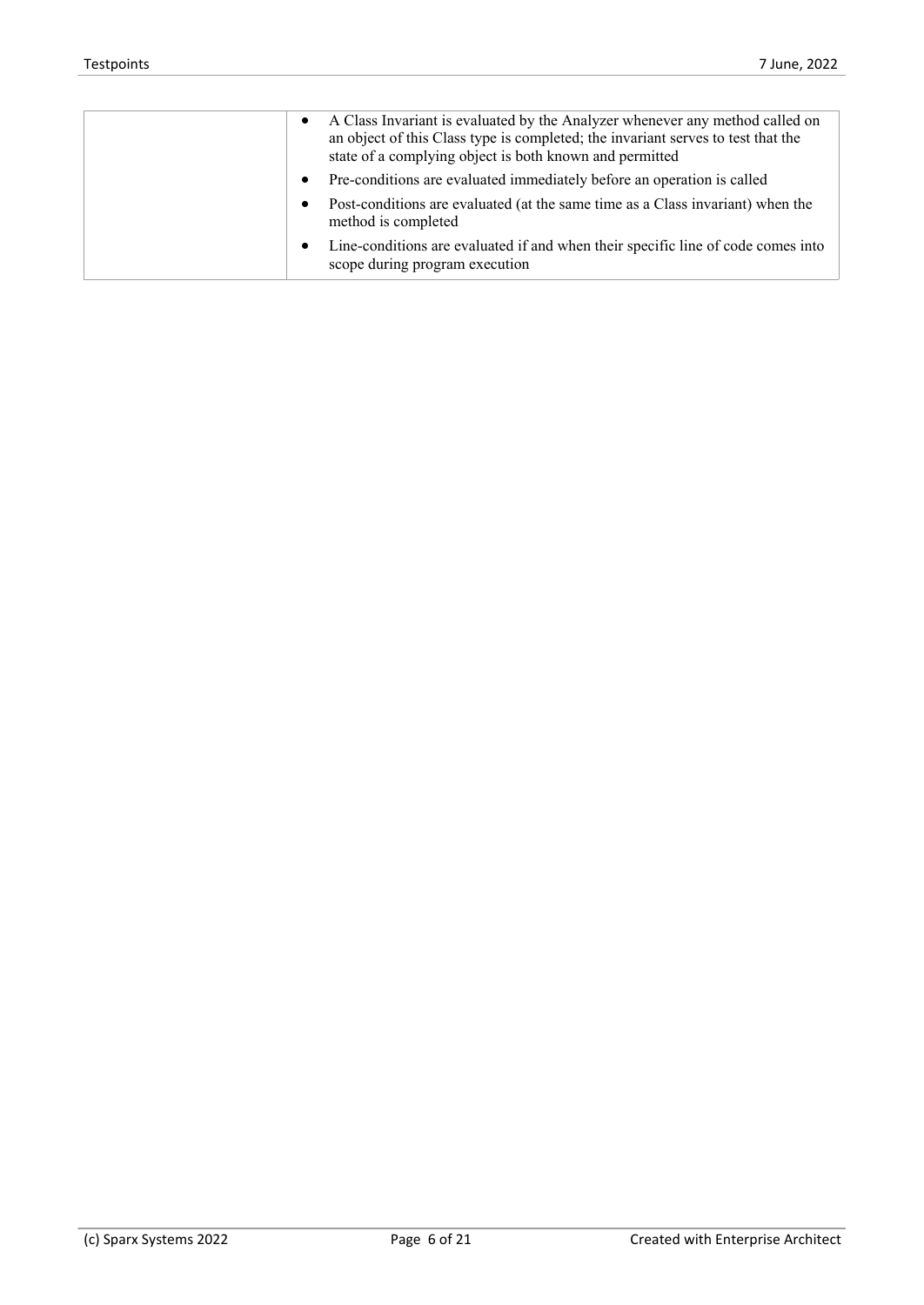# **Test Domain Diagram**

The Test Domain diagram is the medium where you assemble and group testcases for a particular domain. An example of a Test domain might be 'Customer'. The breadth and depth of the domains you assemble is up to you. You might have separate domains for 'Add Customer' and 'Delete Customer', depending entirely on how you consider best to balance the domain hierarchy. The Diagram Toolbox and Shortcut menu provide a number of Artifacts to help model the domain. Because the medium is dynamic, allowing you to revisit and build on relationships between Test domains, the system is a great model for delivering reusable assets to an organization that are low overhead and integrate with both the UML view of the world, and the Software Engineering nuts and bolts of daily life.

#### **Facilities**

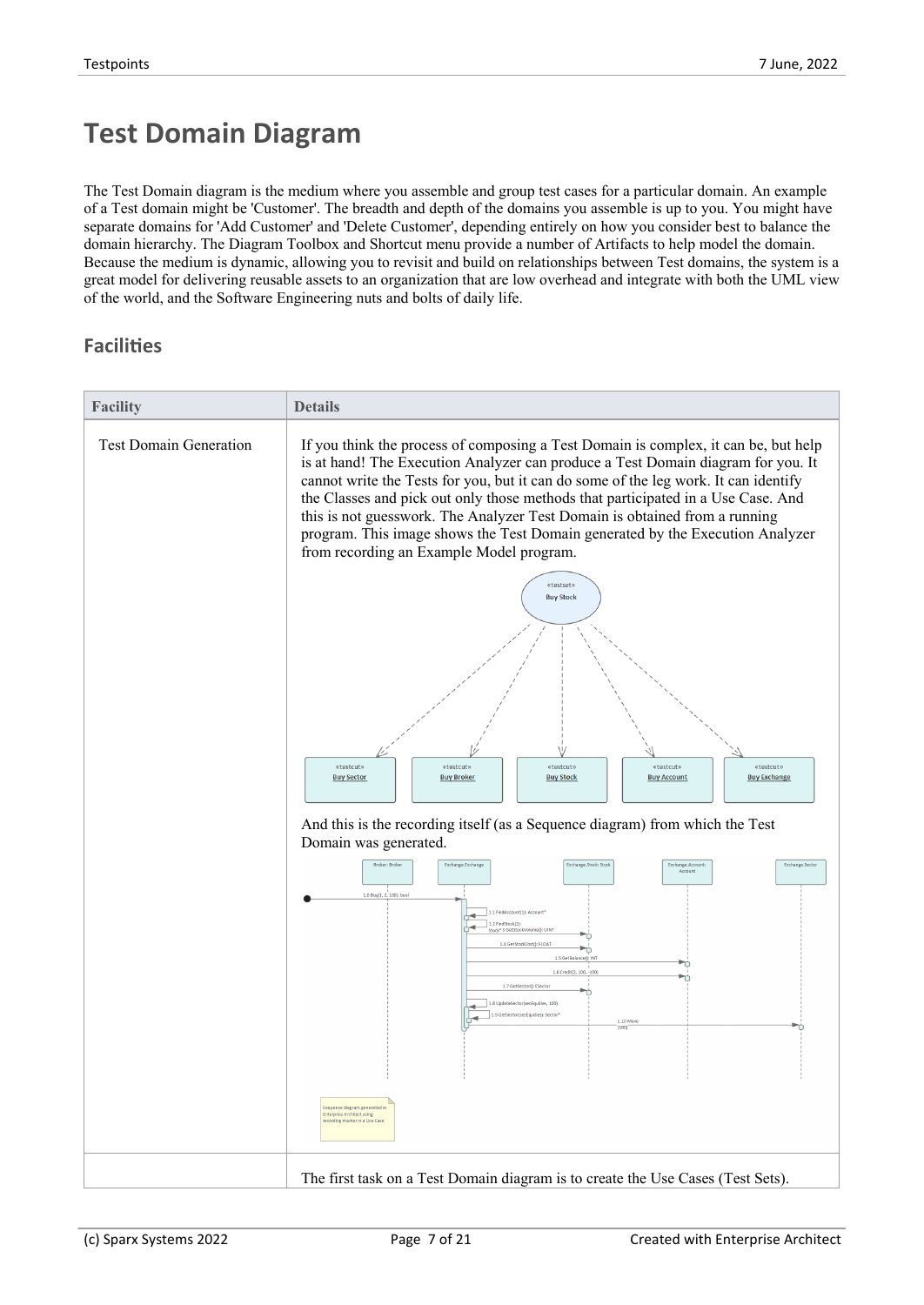| <b>Test Domain Composition</b> | These define this particular domain's responsibility. The Diagram Toolbox and<br>shortcut menu provide Artifacts to help you achieve this. The first of these elements<br>is the Test Cut, which is used in the next step; identifying those methods (from the<br>Class model) that you consider to be participants in the Use Case. The Test Cut<br>Artifact is useful because it allows us to partition a Class, selecting only those<br>methods that are relevant. Test Cuts can be run individually or linked to one or<br>more Test Sets. Test Sets in turn can be linked to one or more Test Suites. In any<br>case, any element of the Test Domain tree can be run individually or as a whole. |  |
|--------------------------------|-------------------------------------------------------------------------------------------------------------------------------------------------------------------------------------------------------------------------------------------------------------------------------------------------------------------------------------------------------------------------------------------------------------------------------------------------------------------------------------------------------------------------------------------------------------------------------------------------------------------------------------------------------------------------------------------------------|--|
|                                | «testset»<br>Test Set generated from<br><b>Buy Stock</b><br>recording history of<br>Exchange: Buy Use Case<br>(from Buy)<br>«testsuite»<br><b>Trade Stock</b><br>«testset»<br>Test Set generated from<br><b>Sell Stock</b><br>recording history of the<br>Exchange::Sell Use Case<br>(from Sell)                                                                                                                                                                                                                                                                                                                                                                                                      |  |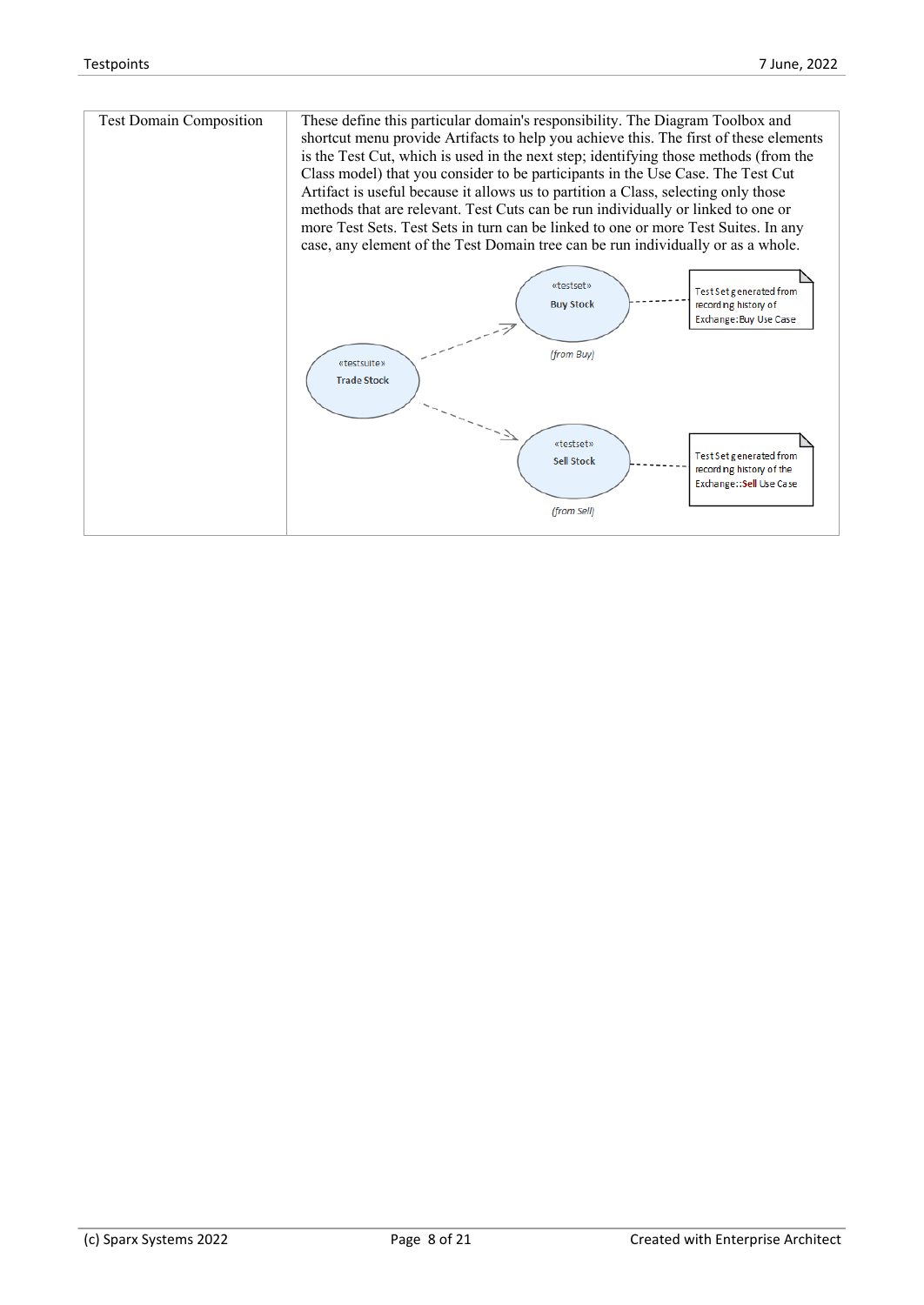# **Test Cut**

| «testcut»       |  |
|-----------------|--|
| <b>TestCut1</b> |  |
|                 |  |

#### **Description**

A Test Cut element is a stereotyped Object element, used internal to Enterprise Architect for defining Test Sets using the Testpoint code testing facilities.

A task, suchas 'Print', might involve operations on different Classes. In order to create a 'Print' test, you would want to include only the 'Print' operations of these Classes and exclude any other operations.

A Test Cut enables you to capture only the operations that represent the behavior (in this case, 'Print') defined for a single Class. You might then place the Test Cut from each of severalClasses into a single task as a Test Set.

When you drag a Test Cut element onto a Test Domain diagram, you create a Dependency relationship with the required Class element. As a result, when you select the Test Cut element on the Testpoints window, the operations of the Class are listed in the window, each with a checkbox. You then select the checkbox against each Class operation to include in the Test Cut.

#### **Toolbox icon**

囗 **Test Cut**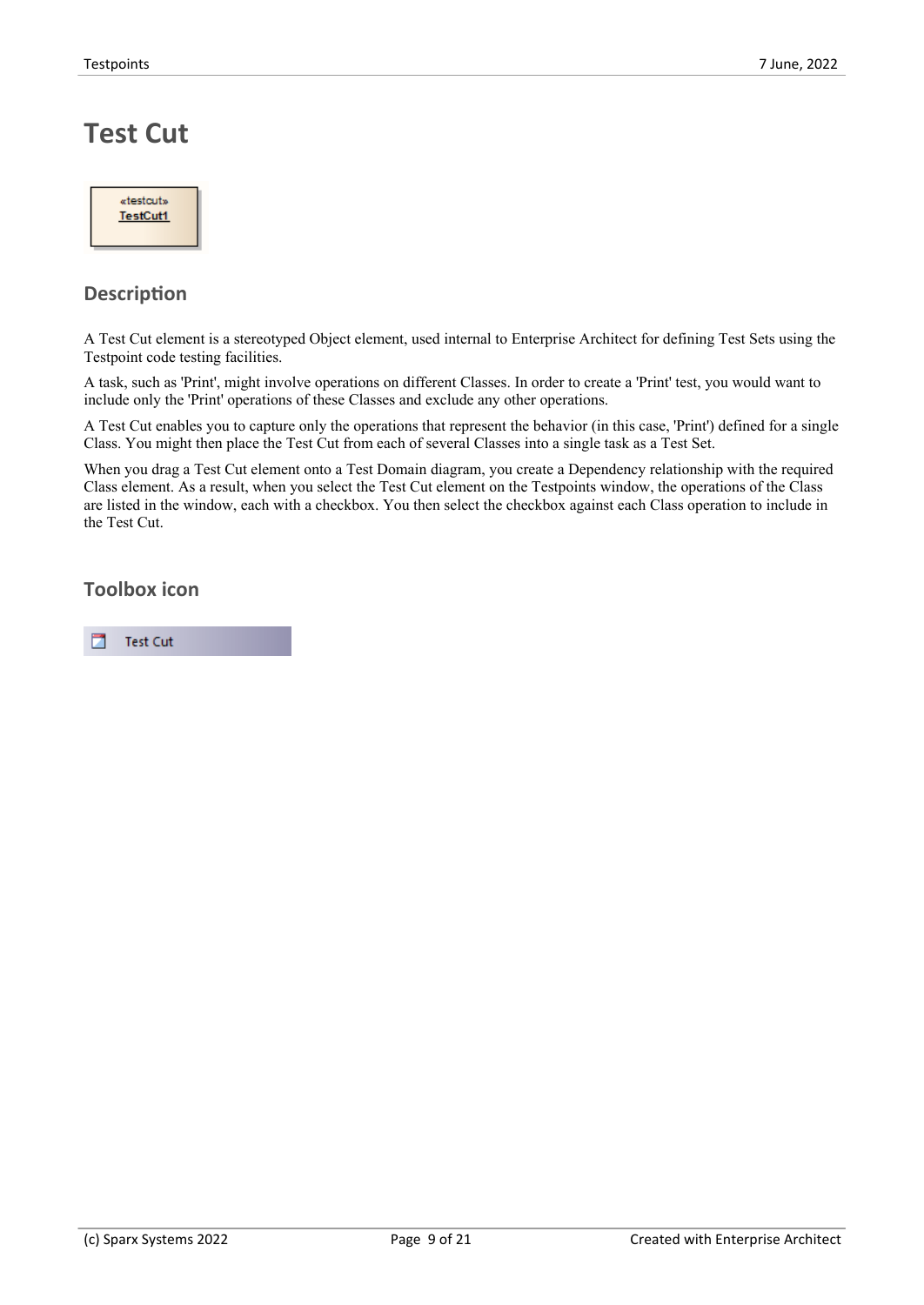# **Test Set**



### **Description**

A Test Set element is a stereotyped Use Case element used to aggregate one or more groups of methods (Test Cuts), which perhaps span multiple Classes, into a single task. Test Sets can also be aggregated into Test Suites.

You link the Test Cut elements to the Test Set using Dependency connectors.

#### **Toolbox icon**

#### $\bullet$ Test Set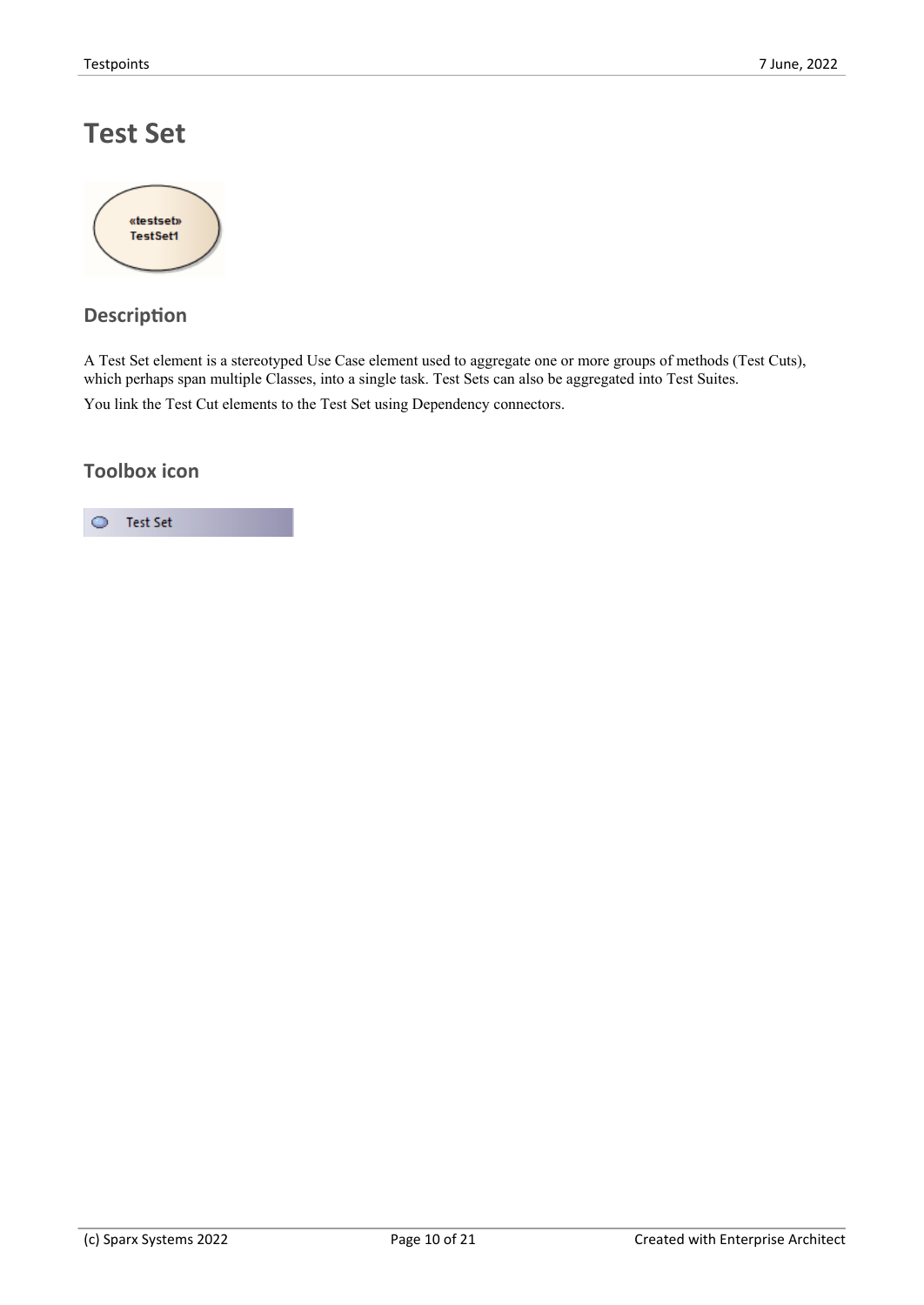# **Test Suite**



### **Description**

A Test Suite element is a stereotyped Use Case element, used to aggregate one or more groups of tasks (Test Sets). You link the Test Set elements to the Test Suite using Dependency connectors.

#### **Toolbox icon**

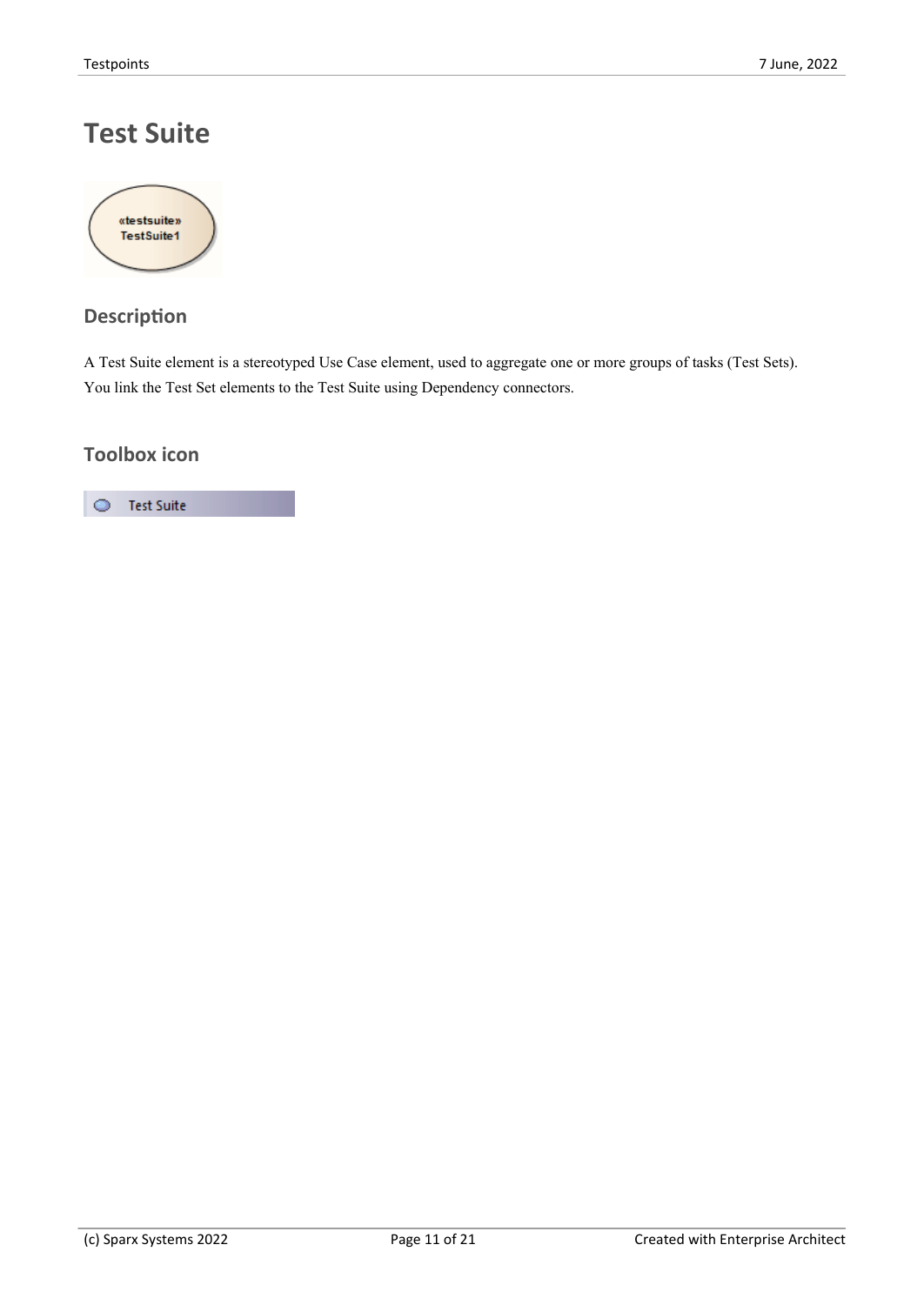# **The Testpoints Window**

The Testpoints Window is the hub where Test Domain constraints are composed. It is also the control that lets you verify a particular Test Domain on a program. The program might be already running or it can be launched using the control's Toolbar. Here you will also be able to see the results of your tests, as they happen. This control is context-sensitive, responding to the selection of elements in the Browser window or on a diagram. Depending on the selection, tests can be carried out on a single Class, a Use Case (Test Set) or a collection of Use Cases (A Test Suite).

#### **Access**

| Ribbon | Execute > Tools > Tester > Show Testpoint Window |
|--------|--------------------------------------------------|
|--------|--------------------------------------------------|

#### **Testpoints Window Columns**

| Column        | <b>Usage</b>                                                                                                                                                                                                                                                                                                                                                                                                                                                    |
|---------------|-----------------------------------------------------------------------------------------------------------------------------------------------------------------------------------------------------------------------------------------------------------------------------------------------------------------------------------------------------------------------------------------------------------------------------------------------------------------|
| <b>Tests</b>  | Displays the name of the selected Testpoint object and the hierarchy of objects<br>beneath it.                                                                                                                                                                                                                                                                                                                                                                  |
|               | The selected object can be a:                                                                                                                                                                                                                                                                                                                                                                                                                                   |
|               | Class                                                                                                                                                                                                                                                                                                                                                                                                                                                           |
|               | Operation                                                                                                                                                                                                                                                                                                                                                                                                                                                       |
|               | Test Cut                                                                                                                                                                                                                                                                                                                                                                                                                                                        |
|               | Test Set or                                                                                                                                                                                                                                                                                                                                                                                                                                                     |
|               | <b>Test Suite</b>                                                                                                                                                                                                                                                                                                                                                                                                                                               |
| Id            | For an Operation, this column shows a Testpoint marker icon $(\bullet)$ when the<br>Analyzer has successfully bound this operation in the target application. If no icon<br>appears in this column during a run, it indicates that the model and code base might<br>not be synchronized; perhaps the signature of the function has changed, or the<br>operation is a new method you are working on that exists in the source code but not<br>yet in your model. |
|               | For a Testpoint, this column shows a generated id number. This id number is used<br>in trace output to indicate which constraint is being referenced.                                                                                                                                                                                                                                                                                                           |
| Constraints   | A pencil icon $(V)$ in this column indicates that one or more constraints are defined<br>for this Class or Operation.                                                                                                                                                                                                                                                                                                                                           |
| <b>Status</b> | During a test run, indicates these possible statuses:                                                                                                                                                                                                                                                                                                                                                                                                           |
|               | $(\times)$ Failed - Constraint has evaluated as false one or more times.                                                                                                                                                                                                                                                                                                                                                                                        |
|               | $\left(\begin{array}{c} \bullet \\ \bullet \end{array}\right)$ Invalid Statement - Constraint failed to parse due to invalid syntax.                                                                                                                                                                                                                                                                                                                            |
|               | $\left( \begin{array}{c} \textbf{?} \\ \textbf{?} \end{array} \right)$ Variable not found - A referenced variable name was not found at the<br>location where the constraint was evaluated.                                                                                                                                                                                                                                                                     |
|               | No icon is shown if a constraint has Passed.                                                                                                                                                                                                                                                                                                                                                                                                                    |
|               |                                                                                                                                                                                                                                                                                                                                                                                                                                                                 |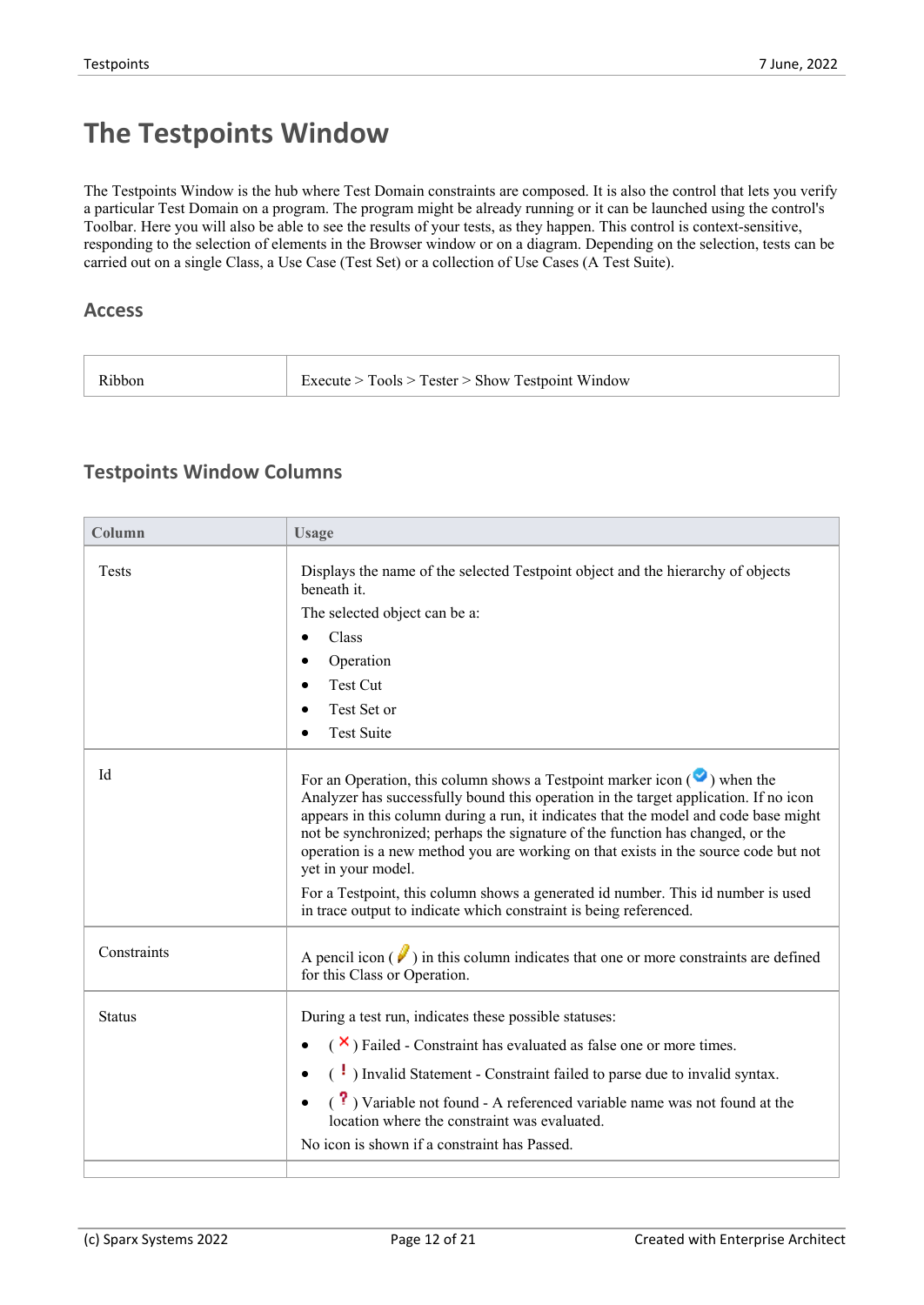| Evals                   | During a test run, indicates the number of times the Execution Analyzer has<br>evaluated this constraint.                                                                                                                                                                                                            |
|-------------------------|----------------------------------------------------------------------------------------------------------------------------------------------------------------------------------------------------------------------------------------------------------------------------------------------------------------------|
| Passes                  | During a test run, indicates the number of times the test passed.                                                                                                                                                                                                                                                    |
| Fails                   | During a test run, indicates the number of times the test failed.                                                                                                                                                                                                                                                    |
| Last Run By             | Displays the username of the last person to run this test. (Values are derived from<br>the Project Author definitions in the 'People' dialog - 'Settings > Reference Data ><br>Model Types $>$ People $>$ Project Authors'.)                                                                                         |
| Last Run Date           | Displays the date and time this test was last evaluated.                                                                                                                                                                                                                                                             |
| Last Run Result         | Displays the result of the last test run.                                                                                                                                                                                                                                                                            |
| Parent Collections Pane | Lists any parent collections that include the selected object as part of their design.<br>Double-click this collection to make it the selected object in the left pane.<br>The Parent Collections pane can be hidden by clicking the Show / Hide Parent<br>Collections pane button on the Testpoints Window Toolbar. |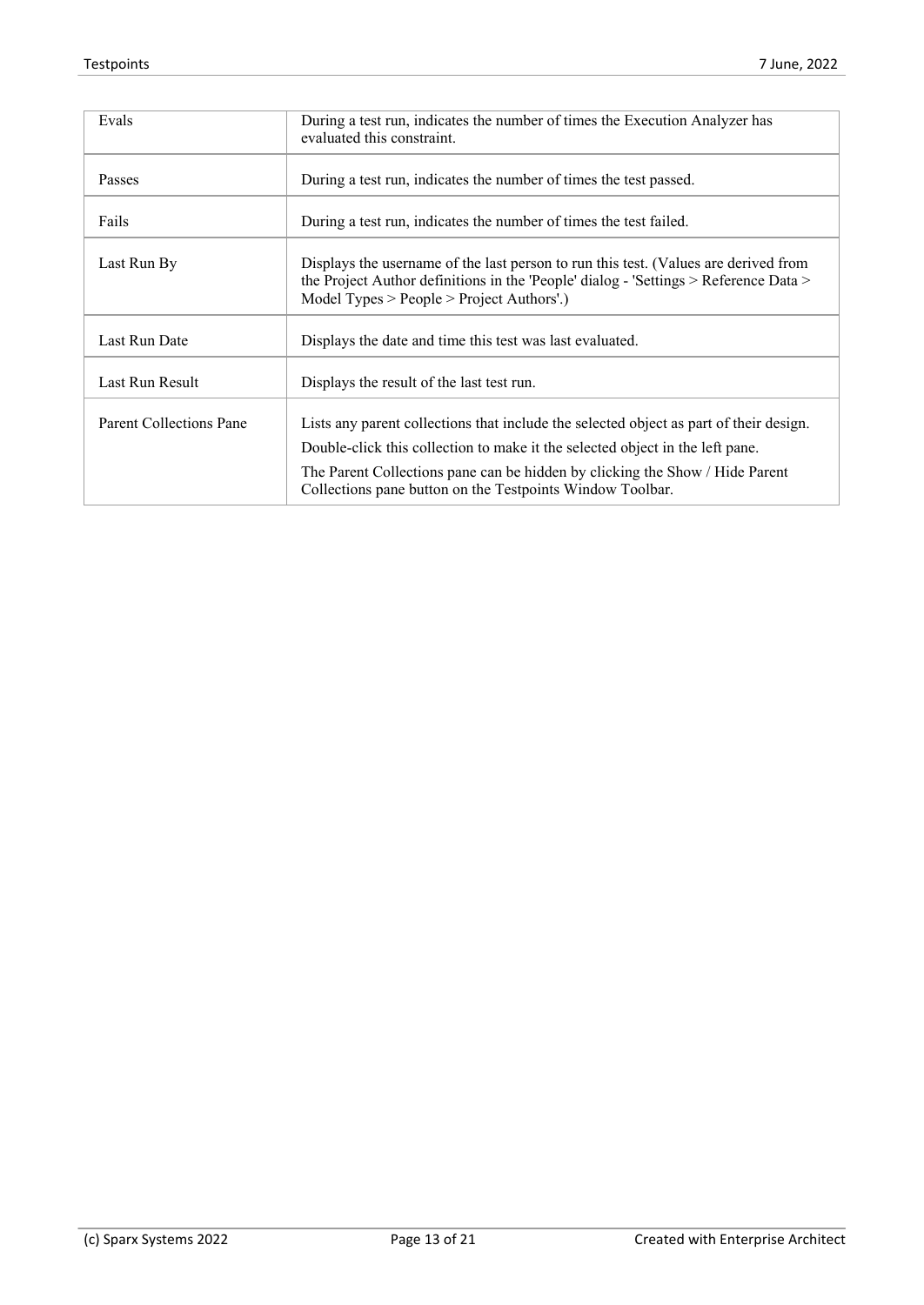# **Testpoints Toolbar**

The Testpoints Window Toolbar provides options to execute configured tests on the currently selected Testpoint object, stop a test run currently in progress, filter the displayed items, and save the results of a completed test run.

#### **Access**

| Execute > Tools > Tester > Show Testpoint Window<br>Ribbon |  |
|------------------------------------------------------------|--|
|------------------------------------------------------------|--|

#### **Testpoints toolbar options**

| <b>Toolbar Button</b> | <b>Action</b>                                                                                                                                                                                                          |
|-----------------------|------------------------------------------------------------------------------------------------------------------------------------------------------------------------------------------------------------------------|
| TestCut:CTrain        | Field showing the name of the currently selected Testpoint object.                                                                                                                                                     |
|                       | Execute the test run.                                                                                                                                                                                                  |
|                       | Stop the test run currently in progress.                                                                                                                                                                               |
|                       | Toggle between showing all items and showing only those items that have<br>constraints defined.                                                                                                                        |
| D,                    | Toggle between showing all items and showing only operations that have been<br>marked for inclusion in this Test Cut; this button is only enabled when a Test Cut<br>object is selected.                               |
|                       | When a Test Cut is selected, each of the operations of its associated Class are<br>displayed with a checkbox; you use this checkbox to mark the operations that apply<br>to this Test Cut.                             |
|                       | Click on the drop arrow next to this icon to display the 'Test Run Options' menu,<br>providing these options:                                                                                                          |
|                       | 'Prefix Trace output With Function Call' - Prefix all trace output lines with the<br>$\bullet$<br>executing function name                                                                                              |
|                       | 'Enable Standard Breakpoints during Testing' - When not checked, the test run<br>$\bullet$<br>ignores any breakpoints in the current breakpoint set, and any attempts to set<br>breakpoints during the run are ignored |
|                       | 'View Trace output' - Display the 'Testpoints' tab of the System Output window<br>$\bullet$                                                                                                                            |
| Ы                     | Click on this icon after completion of a test run to save the results to Test item on<br>the current object. Saved tests can be viewed using the Testing Workspace.                                                    |
|                       | A prompt displays to select the Test Class - Unit, Integration, System, Inspection,<br>Acceptance or Scenario. Select the appropriate Test Class and click on the OK<br>button.                                        |
|                       |                                                                                                                                                                                                                        |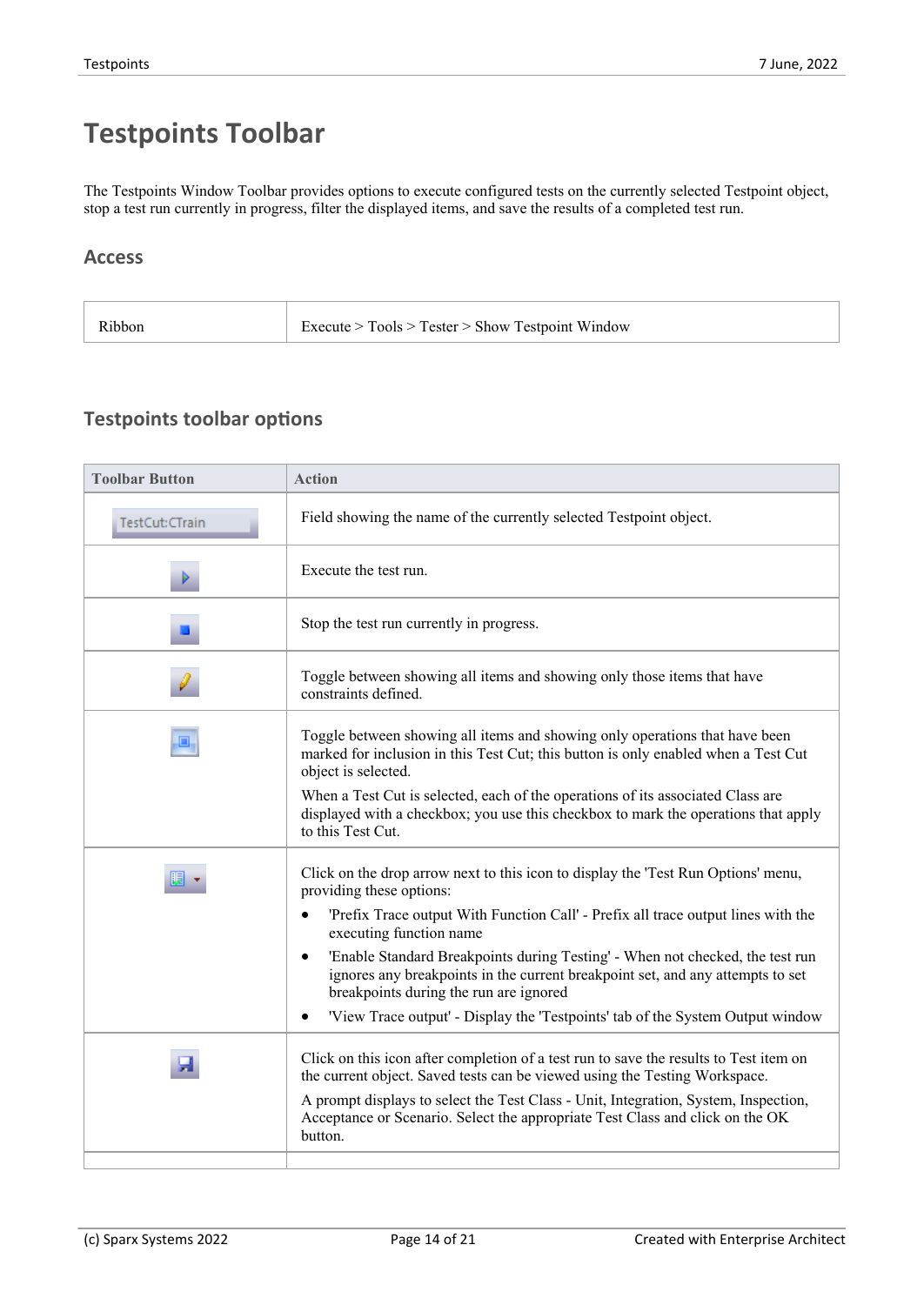|   | Display the Testpoint Management Help topic. |
|---|----------------------------------------------|
| ⇛ | Show or hide the Parent Collections pane.    |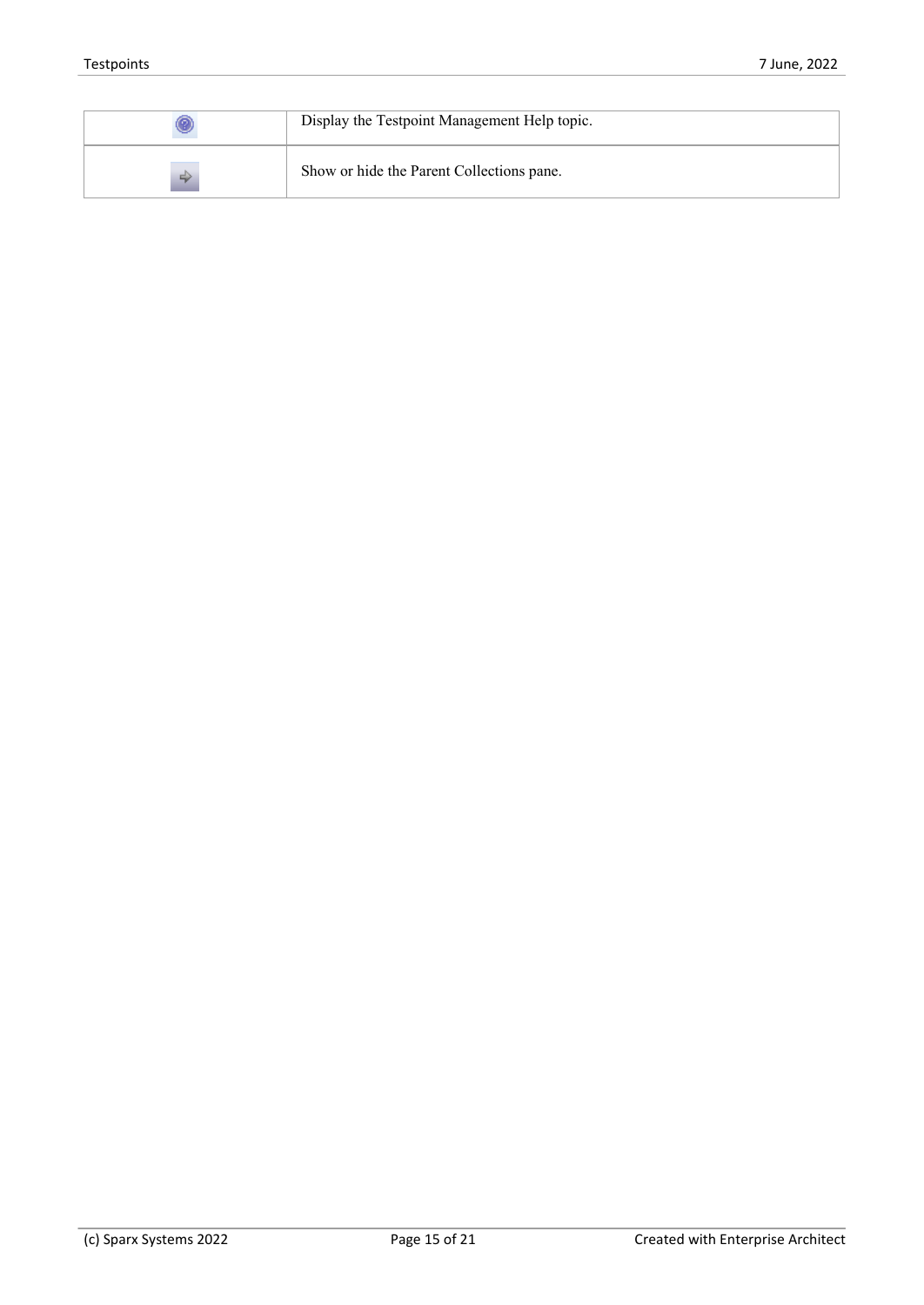# **Testpoint Editor**

The Testpoint Editor is used to compose constraints for Classes and Operations. The types ofconstraint permitted are dependent on the selected object. For Classes, the type will always be Invariant. For operations, the type can be either Pre-Condition, Post-Condition or Line-Condition.

Invariants are evaluated by the Analyzer when any method called on an object of the selected Class type completes. Pre-conditions are evaluated at the beginning of each call to the specified operation. Post-conditions are evaluated upon completion of each call to the specified operation. Line-conditions are evaluated each time the specified line of code is executed.

|                     | Testpoint Editor:: Exchange.Stock::GetStockVolume()      | × |
|---------------------|----------------------------------------------------------|---|
| Constraint<br>Type: | Pre-Condition<br>÷<br>$m_{\text{S}}$ tkVolume >= 0       |   |
| Condition:          | Action on Fail:<br><b>Break execution</b>                | ▼ |
| Evaluate<br>When:   |                                                          |   |
| Trace               |                                                          |   |
| Level:              | Fail Only<br>÷                                           |   |
| Statement:          | Stock volume: @m_stkVolume is not allowed to be negative |   |
|                     | <b>OK</b><br>Cancel<br>Help                              |   |

#### **Access**

| Ribbon | $\text{Execute} > \text{Tools} > \text{Tester} > \text{Show Testpoint Window}.$                             |  |
|--------|-------------------------------------------------------------------------------------------------------------|--|
|        | In the Testpoints window, double-click on a Class or Operation to display the<br>'Testpoint Editor' dialog. |  |

#### **Constraint Group fields**

| <b>Field</b> | <b>Usage</b>                                                                                                                            |
|--------------|-----------------------------------------------------------------------------------------------------------------------------------------|
| Type         | The type of constraint for the selected Class or Operation:<br>Invariant - Evaluated after any method called on the specified Class has |
|              | completed                                                                                                                               |
|              | Pre-Condition - Evaluated at the beginning of each call to a specific Operation                                                         |
|              | Post-Condition - Evaluated after completion of each call to a specific                                                                  |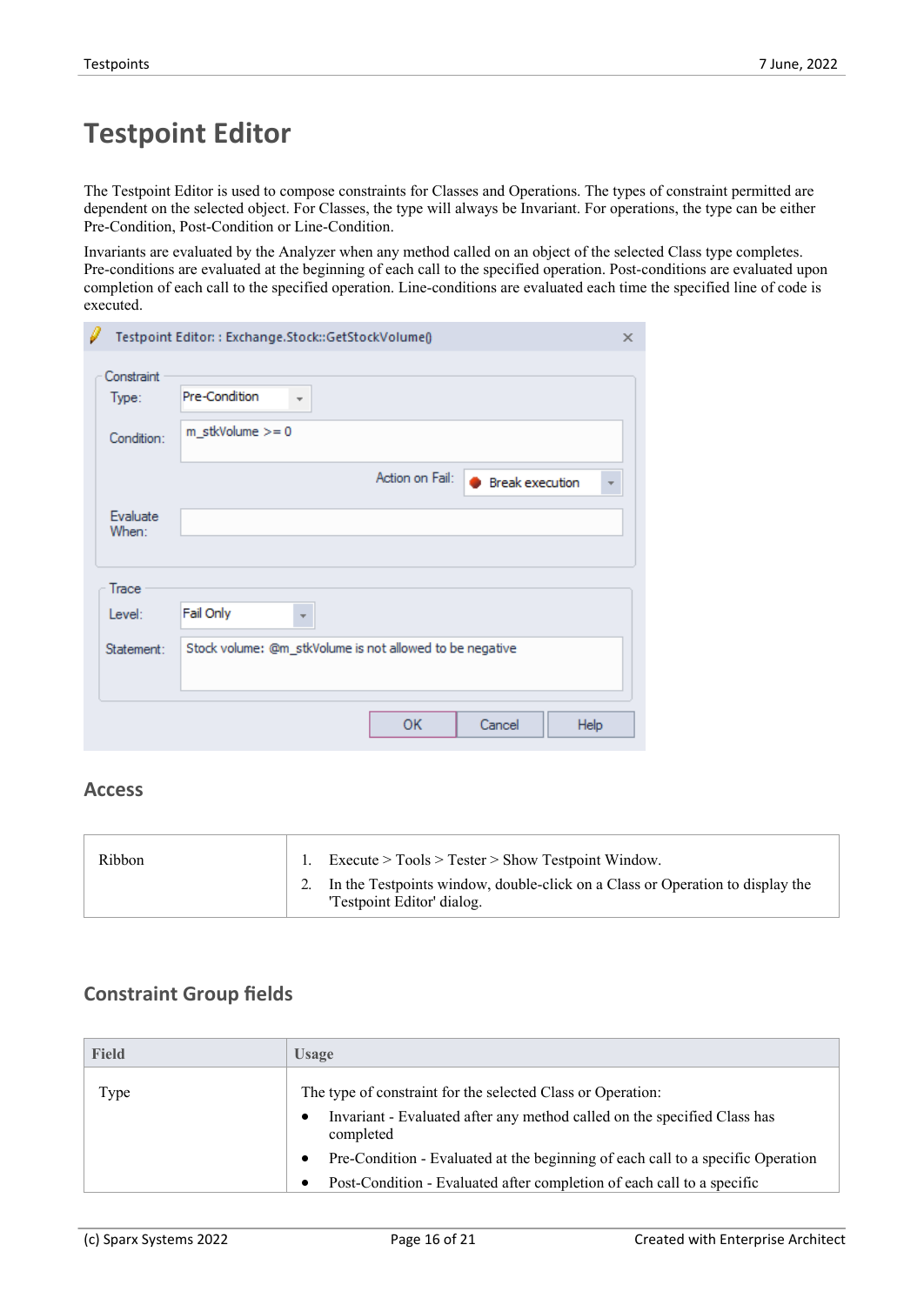|                | Operation                                                                                                                                                                                                                                                                                |
|----------------|------------------------------------------------------------------------------------------------------------------------------------------------------------------------------------------------------------------------------------------------------------------------------------------|
|                | Line-Condition - Evaluated upon execution of a specific line of code within an<br>Operation                                                                                                                                                                                              |
| Offset         | For Line-Conditions only, the Line number within the specified operation upon<br>which to evaluate the constraint.                                                                                                                                                                       |
|                | An offset value is automatically set if the Testpoint was created using the Code<br>Editor context menu.                                                                                                                                                                                 |
| Condition      | The constraint to be evaluated when this Testpoint is triggered. A status of pass or<br>fail will be recorded depending upon whether this constraint condition evaluates as<br>true or false.                                                                                            |
| Action on Fail | Click on the drop-down arrow and select from the three options:<br>'Continue' - ignore failure of this constraint and continue execution<br>'Break execution' - halt execution and display the Stack trace<br>'Disable on fail' - do not execute the constraint again after failing once |
| Evaluate When  | (Optional) An additional constraint which must be met before the main Testpoint<br>Condition is evaluated, providing greater control over test coverage.                                                                                                                                 |

### **Trace Group fields**

| Option           | <b>Action</b>                                                                                                                                                                                                        |
|------------------|----------------------------------------------------------------------------------------------------------------------------------------------------------------------------------------------------------------------|
| Level            | Specifies when the trace statement (if defined) will be output. Available options<br>are:                                                                                                                            |
|                  | 'Fail Only' - Output trace statement only when this Testpoint condition fails                                                                                                                                        |
|                  | 'Always' - Output trace statement every time this Testpoint is evaluated                                                                                                                                             |
| <b>Statement</b> | (Optional) A message to be output when this Testpoint is evaluated.                                                                                                                                                  |
|                  | Variables currently in scope can be included in a trace statement output by<br>prefixing the variable name with a \$ token for string variables, or a $\omega$ token for<br>primitive types such as 'int' or 'long'. |
|                  | Output from a Trace Statement can be directed either to the 'Testpoints' tab of the<br>System Output window, or to an external file, as configured by the Analyzer Script<br>for the parent Package.                 |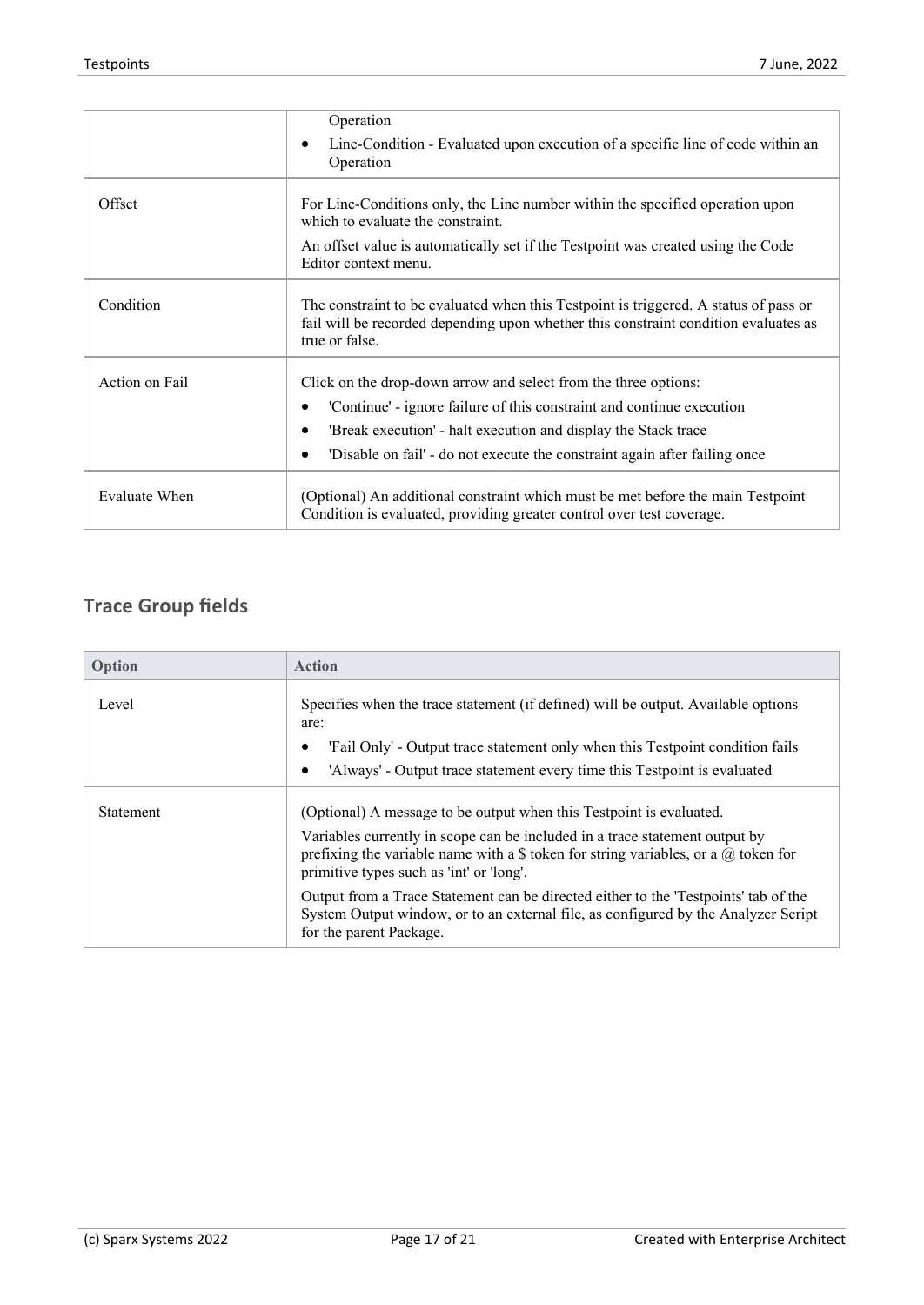# **Testpoint Constraints**

A Constraint is typically composed using local and member variables in expressions, separated by operators to define one or more specific criteria that must be met. A constraint must evaluate as true to be considered as Passed. If a constraint evaluates as false, it is considered as Failed.

Any variables referenced within the constraint must be in scope at the position where the Testpoint or Breakpoint is evaluated.

### **General/Arithmetic Operators**

| Operator      | <b>Description</b>                                              |
|---------------|-----------------------------------------------------------------|
| $^{+}$        | Add                                                             |
|               | Example: $a + b > 0$                                            |
|               | Subtract                                                        |
|               | Example: $a - b > 0$                                            |
|               | Divide                                                          |
|               | Example: $a / b == 2$                                           |
| $\ast$        | Multiply                                                        |
|               | Example: $a * b == c$                                           |
| $\frac{0}{0}$ | Modulus                                                         |
|               | Example: $a\% 2 == 1$                                           |
| $\theta$      | Parentheses - Used to define precedence in complex expressions. |
|               | Example: $((a / b) * c) \le 100$                                |
| $[ \ ]$       | Square Brackets - Used for accessing Arrays.                    |
|               | Example: Names $[0]$ . Surname == "Smith"                       |
|               | Dot operator - Used to access member variables of a Class.      |
|               | Example: Station.Name == "Flinders"                             |
| $\Rightarrow$ | Alternative notation for the Dot operator.                      |
|               | Example: Station->Name == "Flinders"                            |

#### **Comparison Operators**

| Operator | <b>Description</b> |
|----------|--------------------|
| $=$      | Equal To           |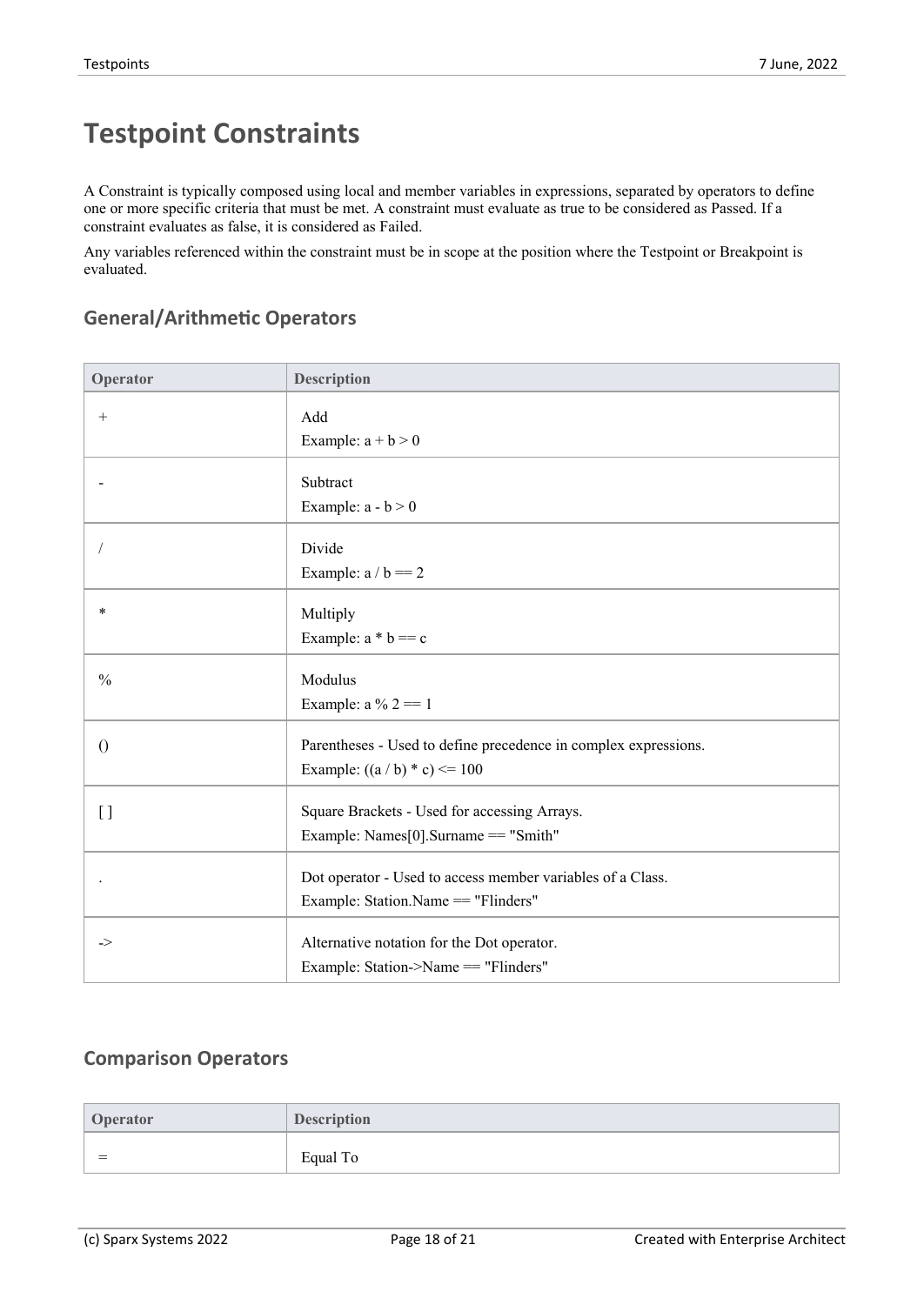|                          | Example: $a = b$                                          |
|--------------------------|-----------------------------------------------------------|
| $=$                      | Equal To<br>Example: $a == b$                             |
| $!=$                     | Not Equal To<br>Example: $a != b$                         |
| $\mathrel{<\!\!\!\cdot}$ | Not Equal To<br>Example: $\mathbf{a} \diamond \mathbf{b}$ |
| $\geq$                   | Greater Than<br>Example: $a > b$                          |
| $>=$                     | Greater Than or Equal To<br>Example: $a \ge b$            |
| $\,<$                    | Less Than<br>Example: $a < b$                             |
| $\Leftarrow$             | Less Than or Equal To<br>Example: $a \leq b$              |

### **Logical Operators**

| Operator   | <b>Description</b>                                   |
|------------|------------------------------------------------------|
| <b>AND</b> | Logical AND<br>Example: $(a \ge 1)$ AND $(a \le 10)$ |
| <b>OR</b>  | Logical OR<br>Example: $(a == 1)$ OR $(b == 1)$      |

### **Bitwise Operators**

| Operator | <b>Description</b>                                      |
|----------|---------------------------------------------------------|
| &        | Bitwise AND<br>Example: $(1 & 1) = 1$<br>$(1 \& 0) = 0$ |
|          | Bitwise OR<br>Example: $(1   1) = 1$                    |